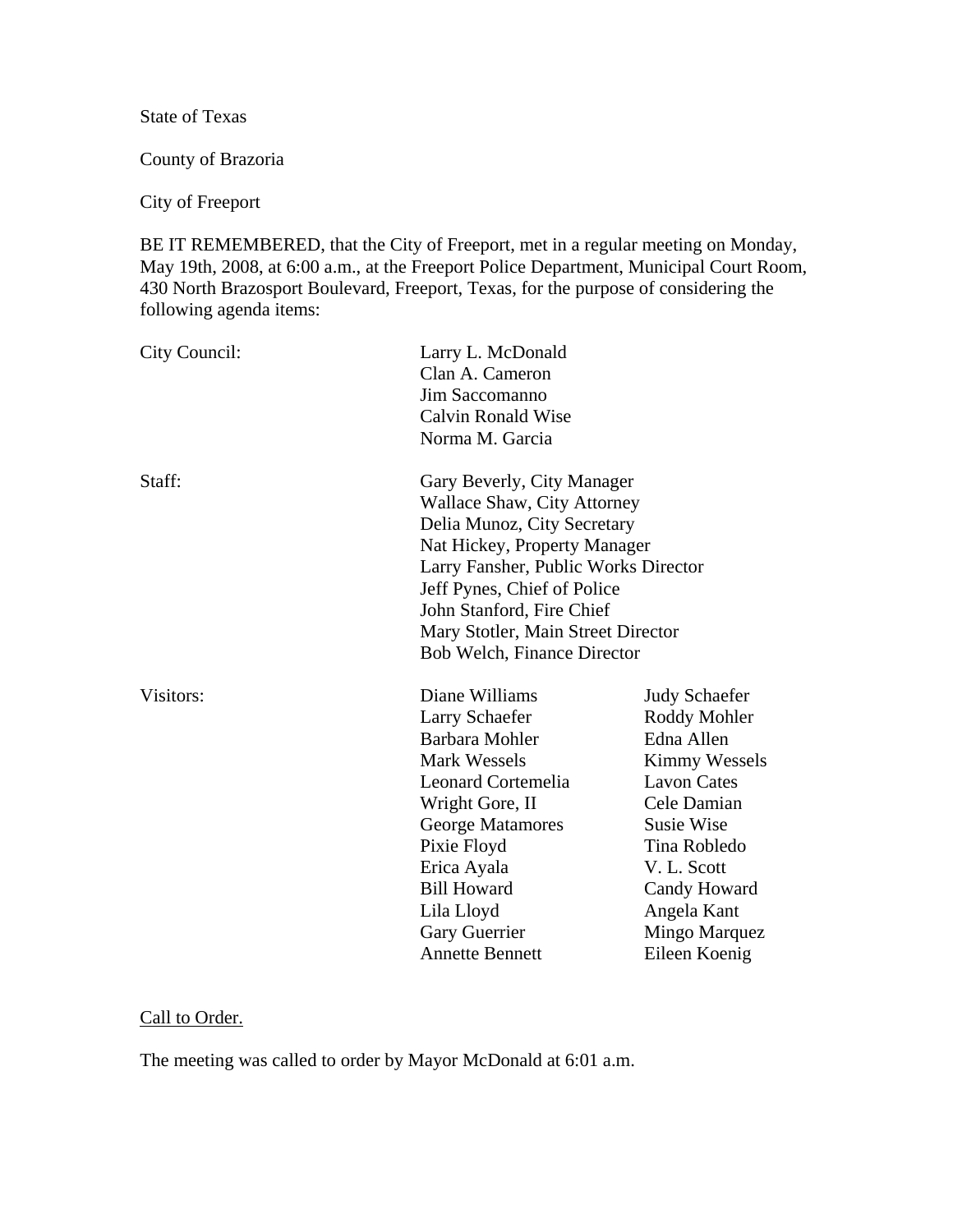## Invocation.

Mr. Wallace Shaw offered the invocation.

#### Pledge of Allegiance.

Mayor McDonald led the Pledge of Allegiance.

### Consideration of the approval of the May 5th, 2008 Council Minutes.

On a motion by Councilwoman Garcia, seconded by Councilman Saccomanno, with all present voting "aye", Council unanimously approved the May 5th, 2008 Council Minutes.

#### Attending Citizens and Their Business.

Pixie Floyd of 832 Leder Street reminded Council and all in attendance that Memorial Day is observed on May 26th, 2008, a day of Remembrance and Respect. A national moment of silence will take place at 3:30 p.m. local time.

Dennis Vandergrifft of Brazosport Yellow Cab has a problem with the Seaman's Center transporting people from the ships and taking them to the mall for a \$5.00 charge. He also mentioned that he has a phone number 233-1234 for sale.

Angela Kant stated that Freeport is a destination place for Memorial Day weekend. She suggested more police presence and port-a-cans at Bryan Beach.

Leonard Cortemelia of 707 W. 12th, complained on drainage problems. He has been through numerous city managements, and nothing has been done. He asked Council when he can expect something be done on a fallen sewer line.

Consideration of the approval of Ordinance No. 2008-2199 canvassing the returns and declaring the results of the 2008 Annual Election.

On a motion by Councilman Smith, seconded by Councilwoman Garcia, with all present voting "aye", Council unanimously approved Ordinance No. 2008-2199 canvassing the returns and declaring the results of the 2008 Annual Election.

Consideration of the approval of Ordinance No. 2008-2200 canvassing the returns and declaring the results of the 2008 Charter Review Election.

On a motion by Councilman Saccomanno, seconded by Councilman Smith, with all present voting "aye", Council unanimously approved Ordinance No. 2008-2200 canvassing the returns and declaring the results of the 2008 Charter Review.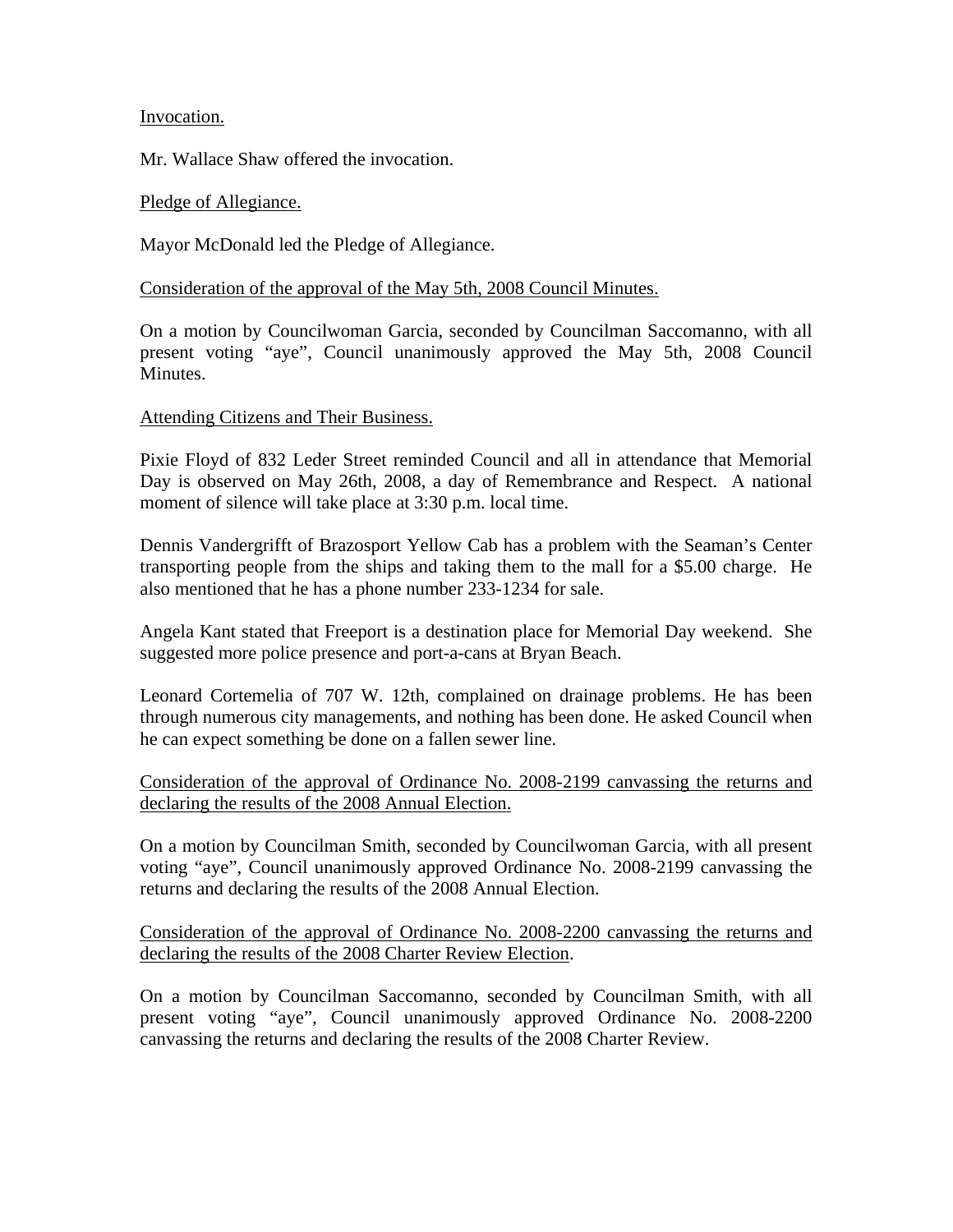# Administer Oath of Office to duly elected Councilman for Ward A and Ward C.

Mayor McDonald administered the Oath of Office to duly elected officers, Clan A. Cameron for Ward A and Ron Calvin Wise for Ward C.

Certification by City Secretary of eligible candidate(s) for and election of Mayor Pro Tem.

Delia Munoz, City Secretary stated that Councilman Saccomanno, and Councilwoman Garcia were both eligible.

On a motion by Councilwoman Garcia, seconded by Councilman Saccomanno, with all present voting 4 to l, Council approved Councilman Saccomanno for Mayor Pro Tem. Councilman Cameron opposed.

**Recognition** of Councilman John Smith III, by the City of Freeport for his dedicated service 2000-2008.

Mayor McDonald presented John Smith, III a plaque for his years of dedicated service. Attendants and Council gave Mr. Smith a warm applause.

Public Hearing: Consideration of an adoption of a proposed amendment to the rules governing plats and the subdivision of land within the jurisdiction of said City contained in Chapter 154 of the Code of Ordinance.

Mayor McDonald opened the Public Hearing at 6:25 p.m. Mr. Shaw explained that a public hearing is required before the adoption of the proposed amendment to the rules governing plats and the subdivision of land within the jurisdiction of said City contained in Chapter 154 of the Code of Ordinances.

Mayor McDonald asked for comments from audience and staff. There being no questions or comments, Mayor McDonald closed the hearing at 6:29 p.m.

Consideration of the approval of Ordinance No. 2008- 2201 amending Section 154.01 of the Code of Ordinances of said City to add a definition of Extraterritorial Jurisdiction and by amending Division (A) of Section 15.04 of said Code to substitute for the phrase wthin five miles" the phrase "within the Extraterritorial Jurisdiction" and to add at the end of such Division a provision allowing for an agreement with Brazoria County, Texas, regarding platting in the Extraterritorial Jurisdiction of said City.

On a motion by Councilman Cameron, seconded by Councilman Saccomanno, with all present voting "aye", Council unanimously approved Ordinance No. 2008-2201 amending Section 154.01 of the Code of Ordinances of said City to add a definition of Extraterritorial Jurisdiction and by amending Division (A) of Section 15.04 of said Code to substitute for the phrase within five miles" the phrase "within the Extraterritorial Jurisdiction" and to add at the end of such Division a provision allowing for an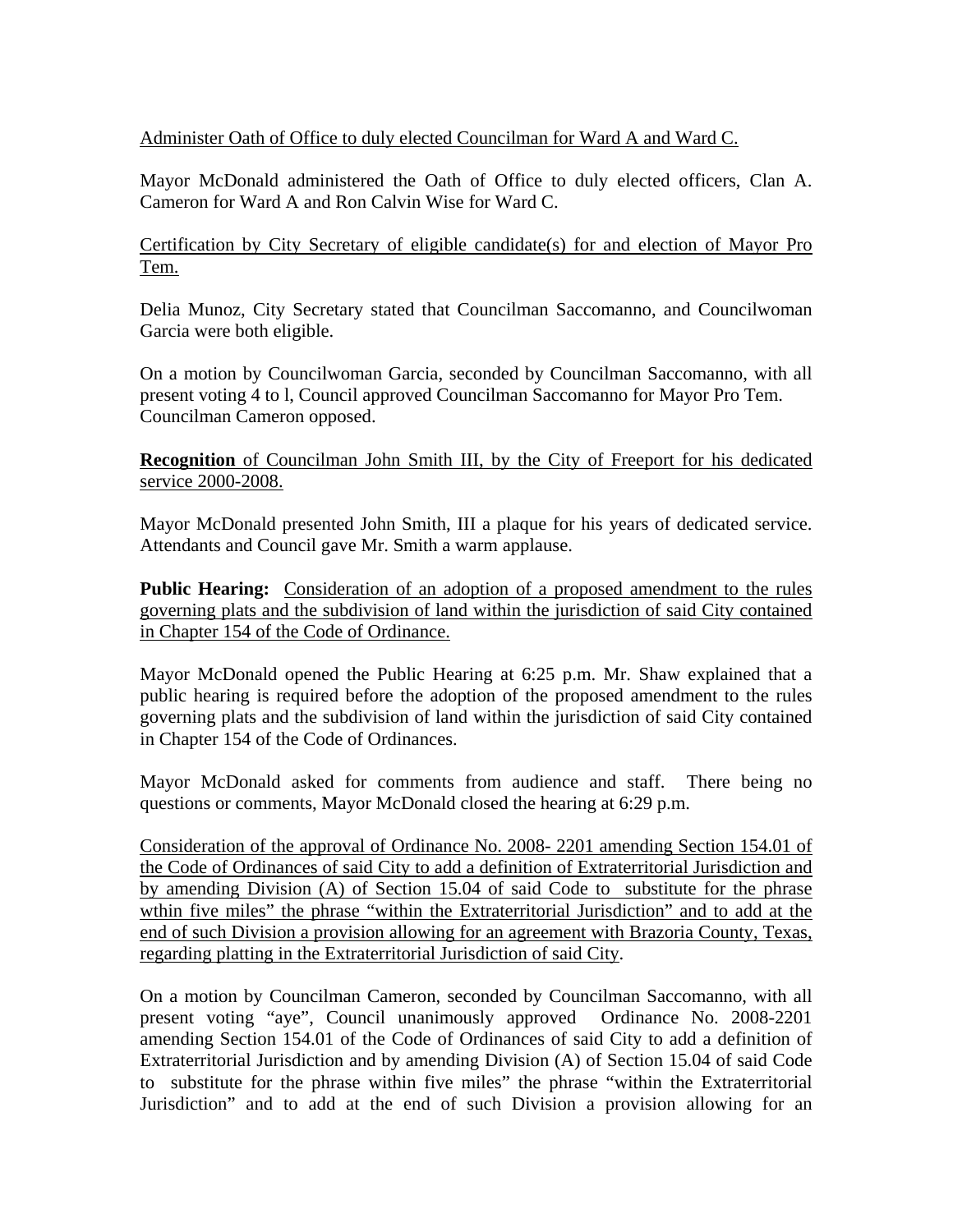agreement with Brazoria County, Texas, regarding platting in the Extraterritorial Jurisdiction of said City.

Consideration of the approval of entering into an Interlocal Agreement for Regional Storm Management Program.

Rick Masters, Consultant with Carroll & Blackman recommended that the City of Freeport participate with Brazoria County Storm Water Quality Coalition. He discussed the program and scope of services with Council. The program is federal mandated.

On a motion by Councilman Cameron, seconded by Councilman Saccomanno, with all present voting "aye", Council approved entering into an Interlocal Agreement for Regional Storm Management Program.

Consideration of the approval of a request from the Beautification/Parks & Recreation Committee to lease Antonelli's Root Beer Stand.

On a motion by Councilman Cameron, seconded by Councilman Saccomanno, with all present voting "aye", Council unanimously approved a request from the Beautification/Parks & Recreation Committee to lease Antonelli's Root Beer Stand.

Consideration of the approval of a lease of Antonelli's Root Beer Stand to Tina Robledo and authorizing the Mayor to sign and the City Secretary to attest the same.

On a motion by Councilman Cameron, seconded by Councilman Saccomanno, with all 4 present voting "aye", Council approved a lease of Antonelli's Root Beer Stand to Tina Robledo and authorized the Mayor to sign and the City Secretary to attest the same.

Councilwoman Garcia abstained from voting because Tina Robledo is her sister.

Consideration of the approval of a request from the Freeport Host Lions Club to waive the vendor permit fees, sell alcohol, have a public dance, erect temporary fencing, have fireworks display in conjunction with the  $61<sup>st</sup>$  Annual Fishing Fiesta on July 2nd thru July 6th, 2008 at the Freeport Municipal Park.

On a motion by Councilman Cameron, seconded by Councilman Wise, with all present voting "aye", Council approved a request from the Freeport Host Lions Club to waive the vendor permit fees, sell alcohol, have a public dance, erect temporary fencing, have fireworks display in conjunction with the 61st Annual Fishing Fiesta on July 2nd thru July 6th, 2008 at the Freeport Municipal Park.

Consideration of the approval of using a portion of the City's Right of Way at 93 Dolphin Lane in Bridge Harbor Subdivision to place a propane tank for residential use.

Mark Wessels of 95 Dolphin Lane complained to Council about a propane tank placed on the City's utility easement. He also complained that his neighbor (93 Dolphin Lane) had